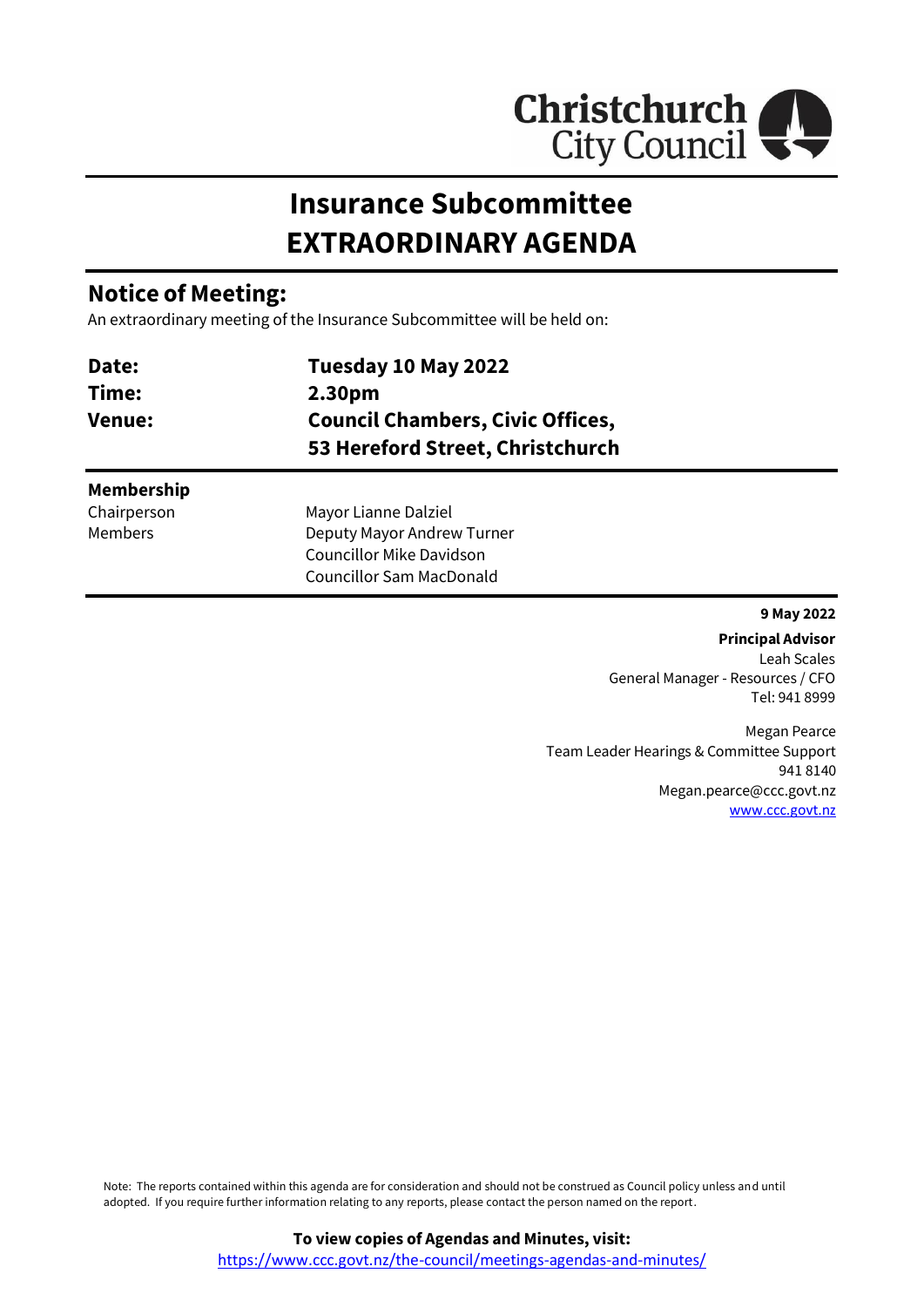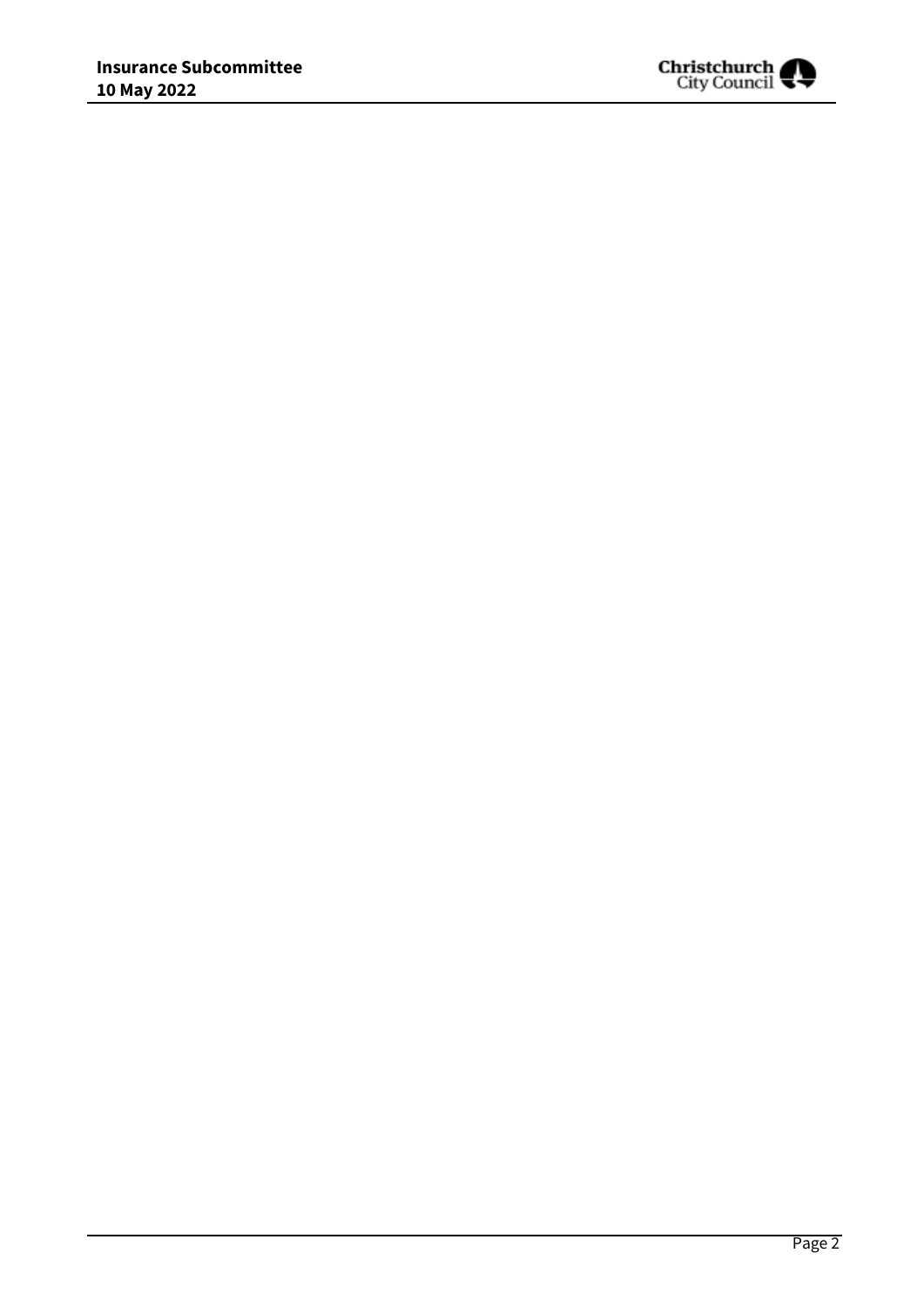#### **Part A Matters Requiring a Council Decision**

- **Part B Reports for Information**
- **Part C Decisions Under Delegation**

### **TABLE OF CONTENTS**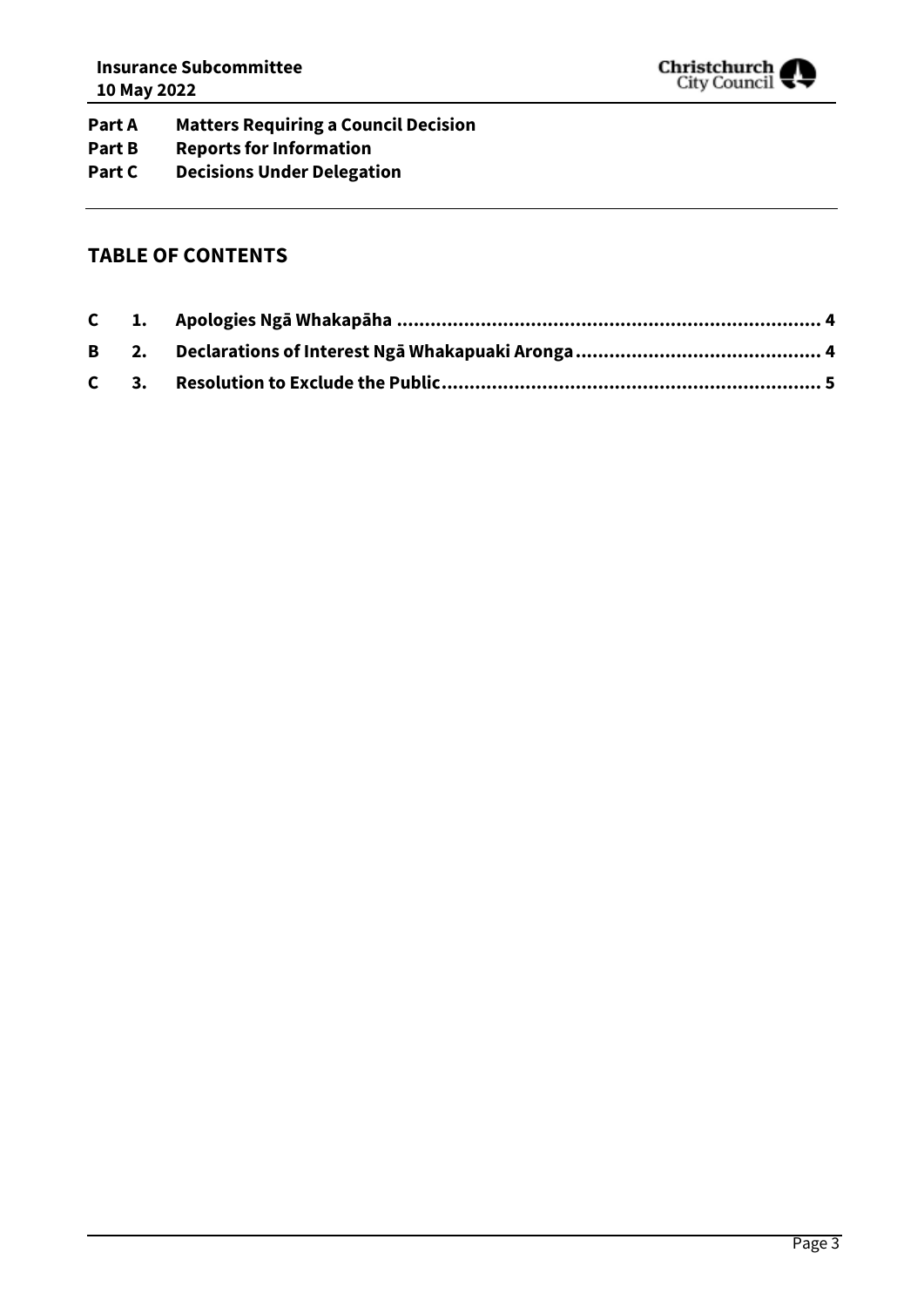

#### <span id="page-3-0"></span>**1. Apologies Ngā Whakapāha**

At the close of the agenda no apologies had been received.

#### <span id="page-3-1"></span>**2. Declarations of Interest Ngā Whakapuaki Aronga**

Members are reminded of the need to be vigilant and to stand aside from decision making when a conflict arises between their role as an elected representative and any private or other external interest they might have.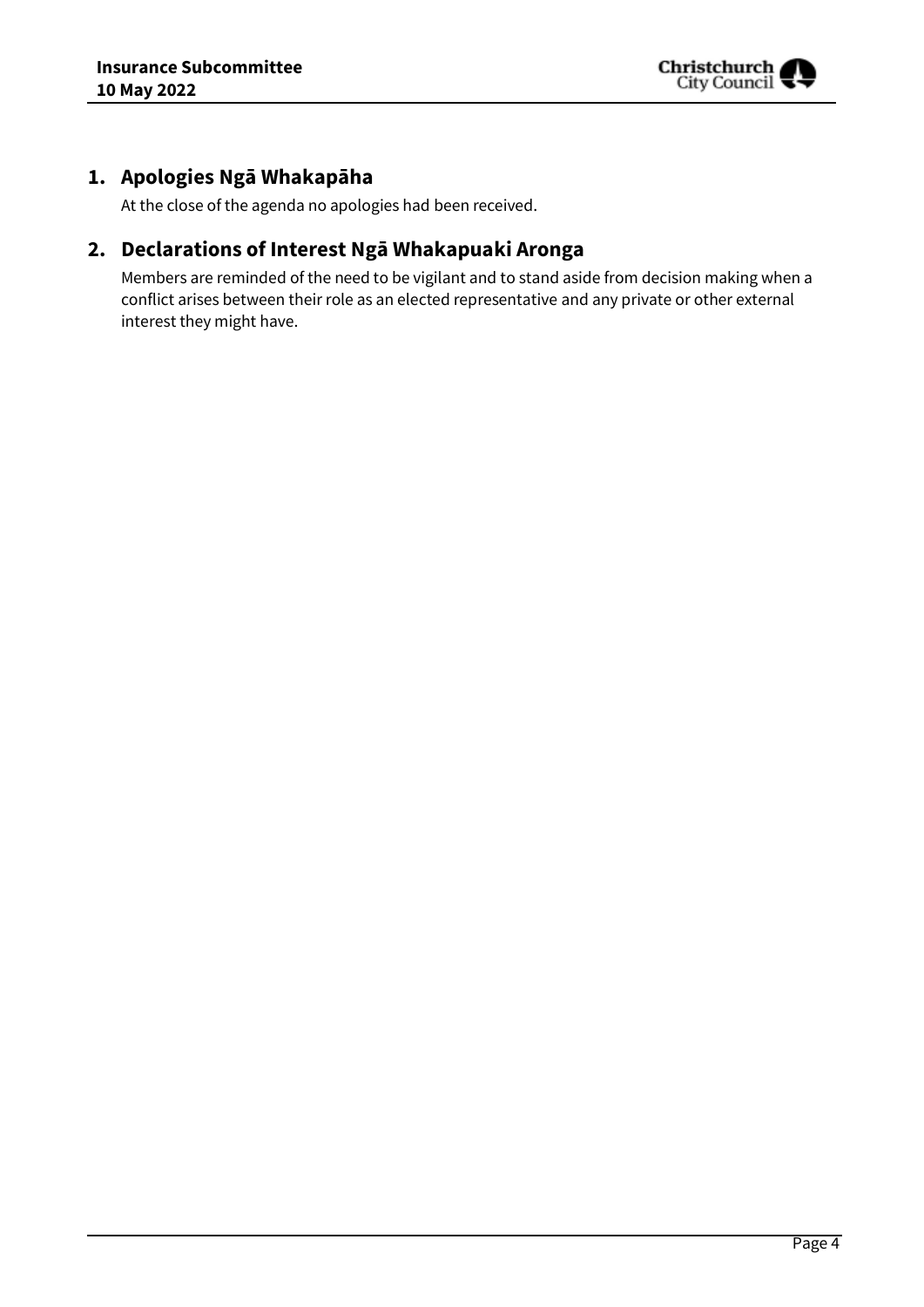# <span id="page-4-0"></span>3. Resolution to Exclude the Public

*Section 48, Local Government Official Information and Meetings Act 1987.*

I move that the public be excluded from the following parts of the proceedings of this meeting, namely items listed overleaf.

Reason for passing this resolution: good reason to withhold exists under section 7. Specific grounds under section 48(1) for the passing of this resolution: Section 48(1)(a)

#### **Note**

Section 48(4) of the Local Government Official Information and Meetings Act 1987 provides as follows:

- "(4) Every resolution to exclude the public shall be put at a time when the meeting is open to the public, and the text of that resolution (or copies thereof):
	- (a) Shall be available to any member of the public who is present; and
	- (b) Shall form part of the minutes of the local authority."

This resolution is made in reliance on Section 48(1)(a) of the Local Government Official Information and Meetings Act 1987 and the particular interest or interests protected by Section 6 or Section 7 of that Act which would be prejudiced by the holding of the whole or relevant part of the proceedings of the meeting in public are as follows: